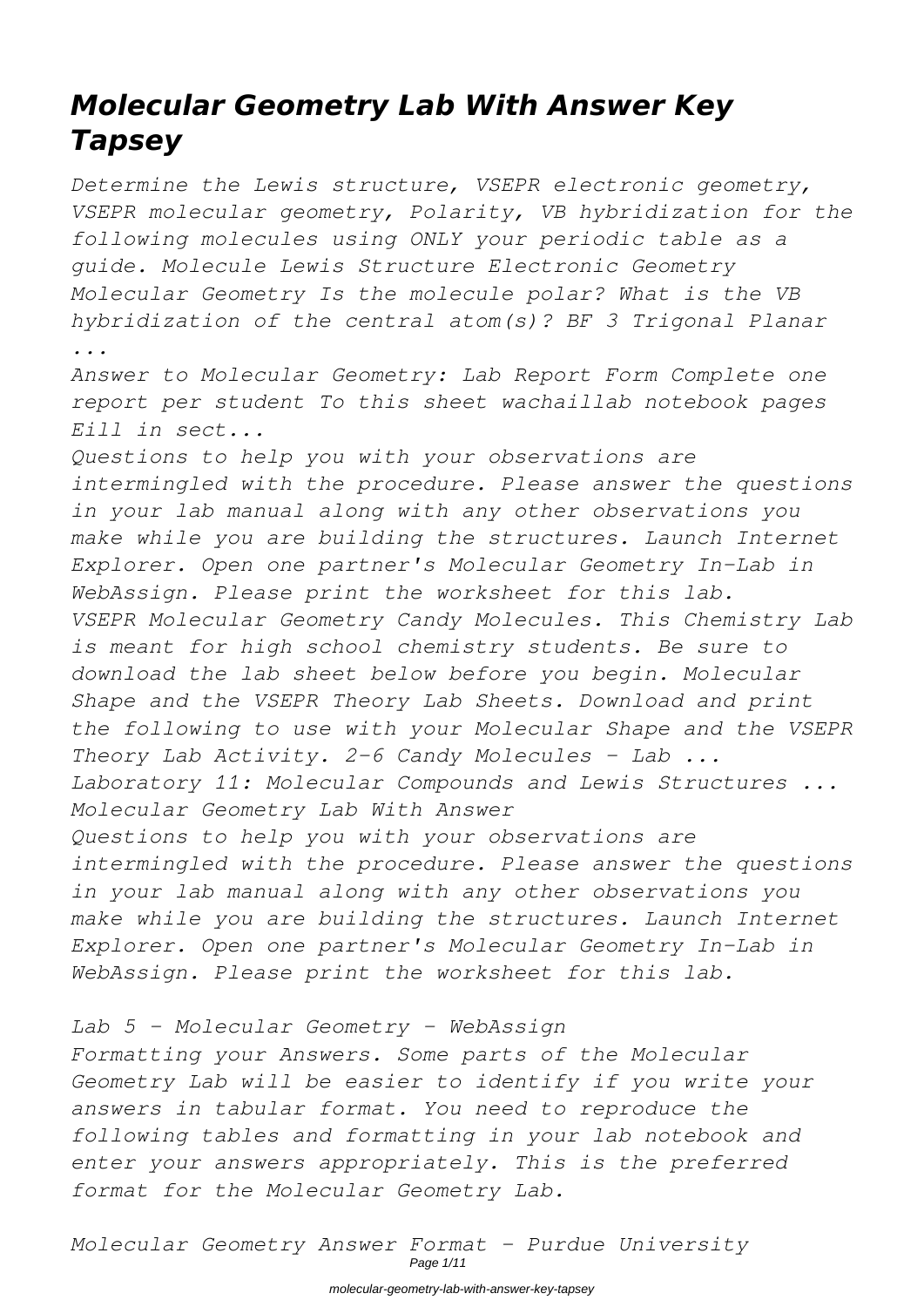*Molecular Geometry Lab: All parts of the assignment (Molecular Geometry Lab - Parts I, II(a), II(b) and III) are to be answered in your lab notebook. You should follow a specific format for entering your answers in your notebook. You can access any part of the lab assignment with the following links.*

#### *Molecular Geometry Prelab*

*VSEPR Molecular Geometry Candy Molecules. This Chemistry Lab is meant for high school chemistry students. Be sure to download the lab sheet below before you begin. Molecular Shape and the VSEPR Theory Lab Sheets. Download and print the following to use with your Molecular Shape and the VSEPR Theory Lab Activity. 2-6 Candy Molecules - Lab ...*

*Molecular Geometry Worksheet & Lab Activity ∂ iTeachly.com Answer to Molecular Geometry: Lab Report Form Complete one report per student To this sheet wachaillab notebook pages Eill in sect...*

#### *Solved: Molecular Geometry: Lab Report Form Complete One R ... Molecular Shapes Laboratory Introduction to VSEPR Theory*

*This laboratory introduces the concept of Valence Shell Electron Pair Repulsion (VSEPR) theory and the molecular geometry and bonding that it describes. In this exercise, we use VSEPR theory to predict the shapes of various molecules. This process*

#### *Molecular Shapes Laboratory*

*Molecular geometry refers to the 3-D shapes of molecules and polyatomic ions. The shape of a simple molecule or a polyatomic ion with one central atom can easily be predicted from Lewis structures by applying the valence shell electron pair repulsion (VSEPR) theory. According to the VSEPR theory, groups of electrons about a central atom are ...*

#### *Experiment 11: MOLECULAR GEOMETRY & POLARITY*

*Determine the Lewis structure, VSEPR electronic geometry, VSEPR molecular geometry, Polarity, VB hybridization for the following molecules using ONLY your periodic table as a guide. Molecule Lewis Structure Electronic Geometry Molecular Geometry Is the molecule polar? What is the VB*

Page 2/11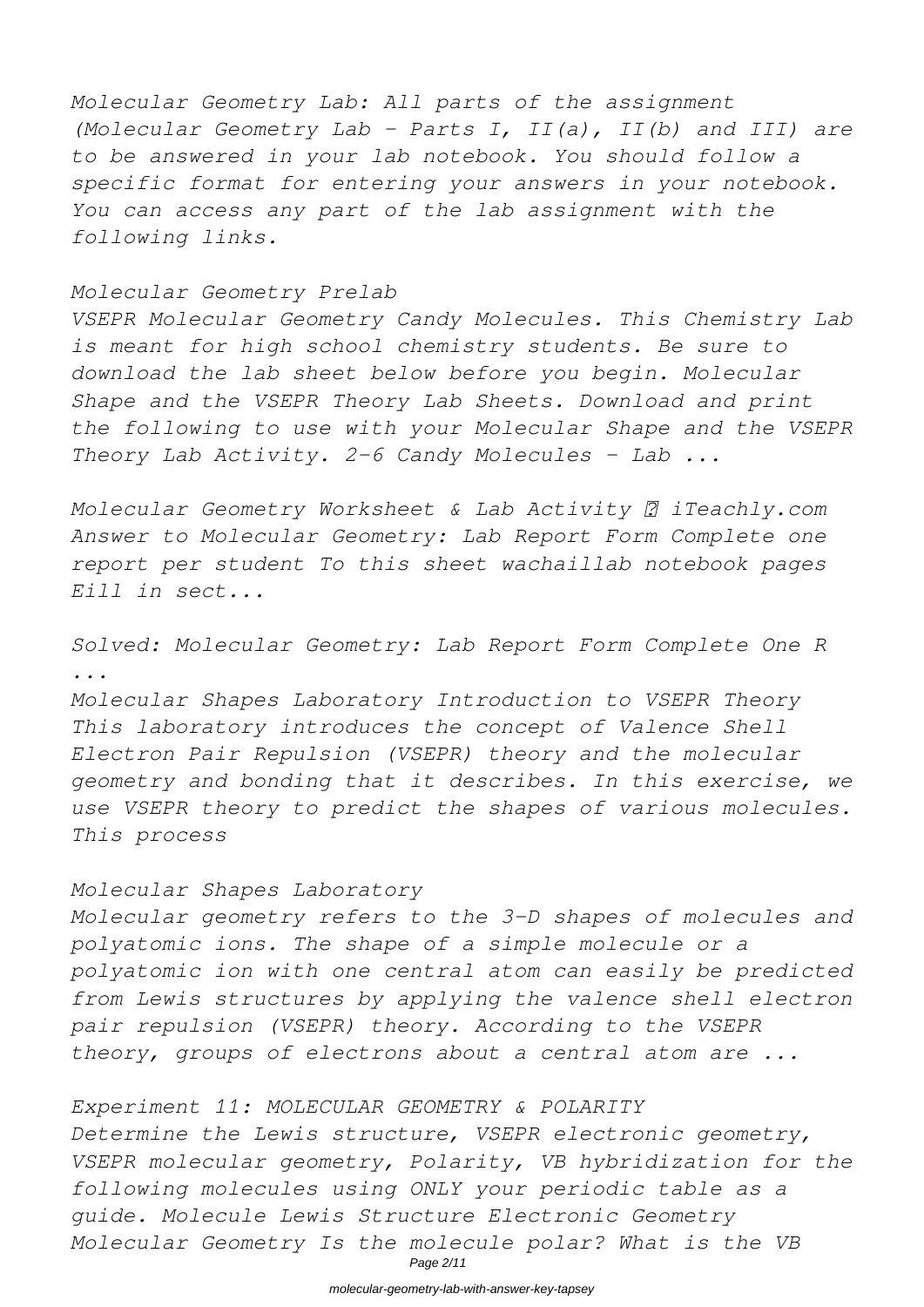*hybridization of the central atom(s)? BF 3 Trigonal Planar ...*

*D epa rtm ent of Che m istry U niversity of T exa s at ... Laboratory 11: Molecular Compounds and Lewis Structures Figure 5: Bond polarity in an ammonium molecule. directions as shown in Figure 6 then the molecule is considered nonpolar, but if the polar bonds align, or do not cancel out then there is a net dipole and we consider the molecule to be dipolar as shown in Figure 6.*

*Laboratory 11: Molecular Compounds and Lewis Structures ... Chemistry Trimester 1; Chemistry Trimester 2; Chemistry Trimester 3 ... Electron Configuration Practice Problems and Answers Flame Test Lab Sheet Electron Configuration Test Review Sheet and Answer Key Unit 2 Test Review Sheet ... 2 Molecular Geometry Practice Worksheet Molecular Geometry Practice Worksheet Answer Key Molecular Modeling ...*

*Chemistry Trimester 1 - Mr. Ott's Homepage - Eagan High School Lewis Dot Structures and Molecular Geometry Pre-Lab Assignment Before coming to lab: • Read the lab thoroughly. • Answer the pre-lab questions that appear at the end of this lab exercise. Purpose To determine the Lewis dot structures and VSEPR geometries of a variety of covalently bonded*

*Lewis Dot Structures and Molecular Geometry Explore molecule shapes by building molecules in 3D! How does molecule shape change with different numbers of bonds and electron pairs? Find out by adding single, double or triple bonds and lone pairs to the central atom. Then, compare the model to real molecules!*

*Molecule Shapes - Molecules | VSEPR | Lone Pairs - PhET ... Post-lab Questions. 1. Without making a model, describe the electron geometry and molecular shape of carbon tetrabromide (CBr 4). Would you expect the bonds in this molecule to be polar? Would you expect this molecule to be polar overall? Explain. 2. NH 3 and H 2 CO each have three bonds about the central atom.*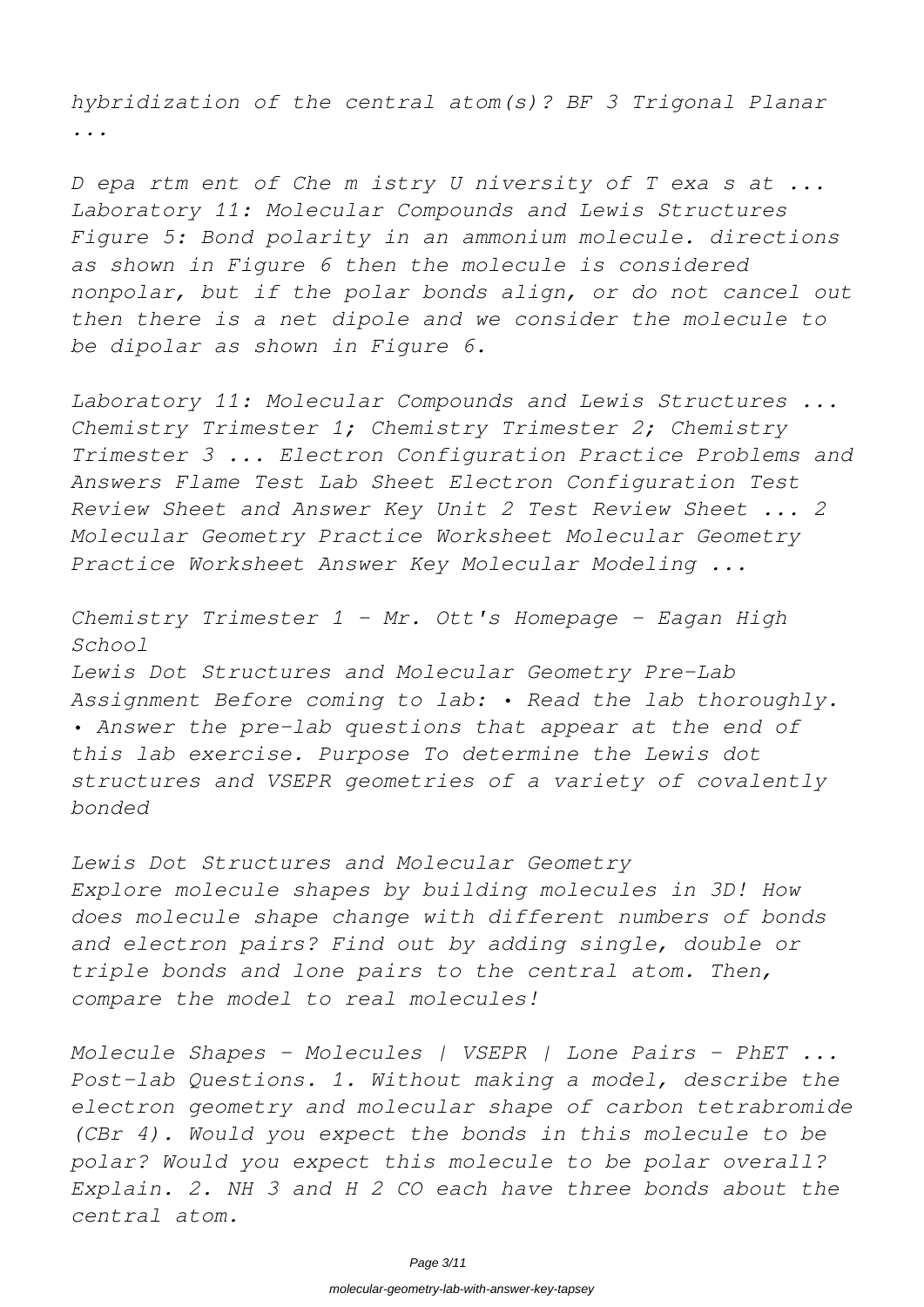*Lab 11 Worksheet | Chemistry I Laboratory Manual 1 EXPERIMENT 17 : Lewis Dot Structure / VSEPR Theory Materials: Molecular Model Kit INTRODUCTION Although it has recently become possible to image molecules and even atoms using a high-resolution microscope, most of our information about molecular structure comes from often this information enables us to*

*EXPERIMENT 17 Lewis Dot Structure / VSEPR Theory When is a molecule polar? Change the electronegativity of atoms in a molecule to see how it affects polarity. See how the molecule behaves in an electric field. Change the bond angle to see how shape affects polarity.*

*Molecule Polarity - Polarity | Electronegativity | Bonds ... Molecular Geometry Worksheet Answers Molecular Geometry from Molecular Geometry Worksheet Answers , source: courses.lumenlearning.com molecular geometry lab chem 10, molecular geometry hc2, molecular geometry books, molecular geometry vs electron geometry,…*

*Answers For Molecular Geometry Lab Chem 1 | Winonarasheed.com LAB 11 – Molecular Geometry Objectives At the end of this activity you should be able to: Write Lewis structures for molecules. Classify bonds as nonpolar covalent, polar covalent, or ionic based on electronegativity*

*LAB 11 Molecular Geometry Objectives - University of Idaho Molecular Geometry How can molecular shapes be predicred using rhe VSEPR rheory? whv? 'Vhen you draw a Lewis structure for a molecule on paper, you are making a rwodimensional representa- tion of the atoms.In realiry however, molecules are nor fat-they are threedimensional.The rrui shape of a molecule is important because it determines many physical and chemical properties for the substance*

*can shapes be rhe rheory? whv? - LTHS Answers Results for Molecular Geometry Lab Answer Key. Math Worksheet. Dimensional Analysis Worksheet Answers. analysis problems answer key, dimensional analysis inc, Dimensional Analysis Worksheet Answers from Dimensional Analysis*

Page 4/11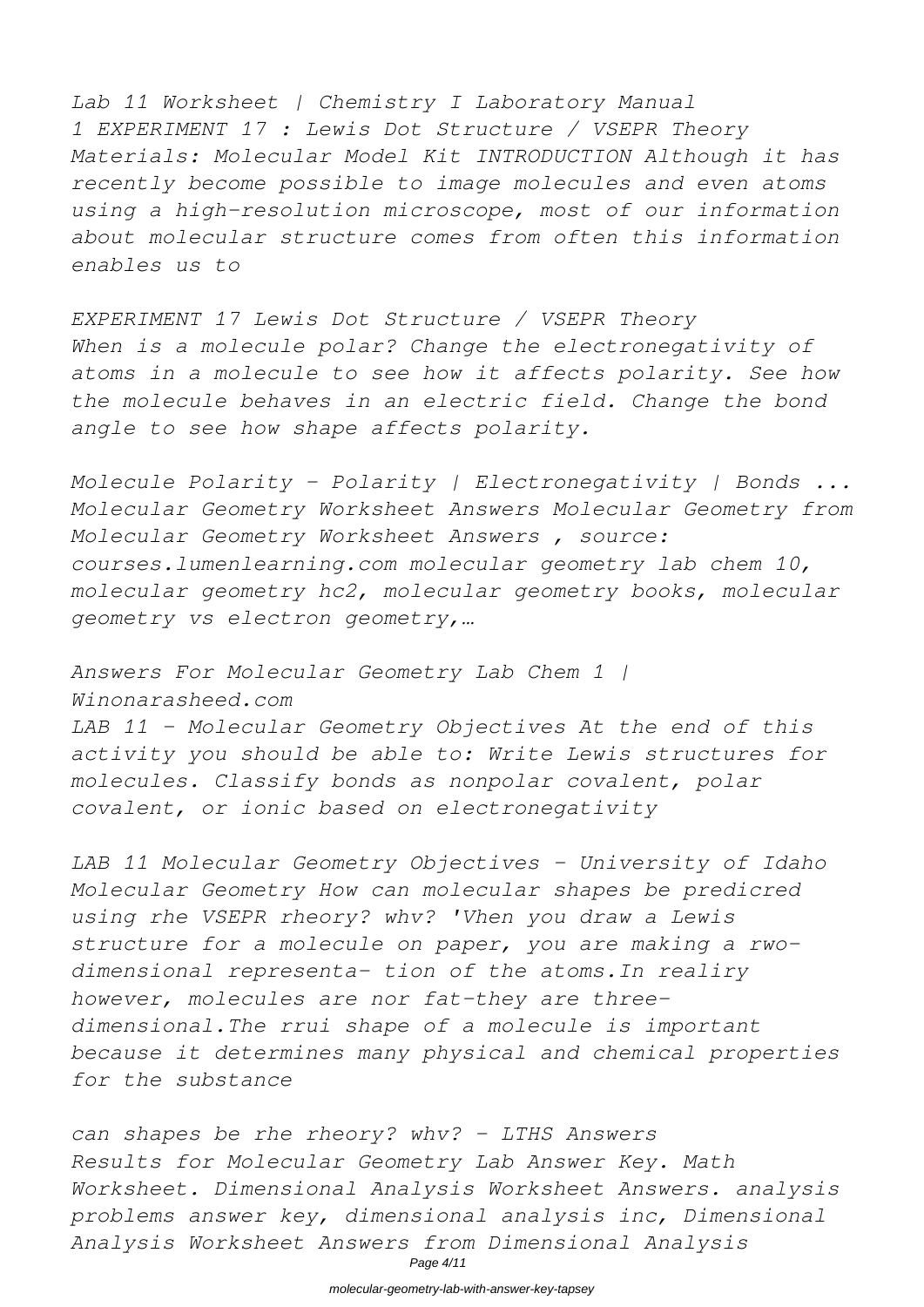*Worksheet Answers , source: homeschooldressage.com Dimensional Analysis Worksheet Answers from Dimensional Analysis ...*

```
Molecular Geometry Lab Answer Key | Winonarasheed.com - Part
8
Although you do not need to name the molecular shape for
molecules and ions with more than one "central atom", you
should be able to indicate the molecular geometry about each
"central atom." Click here to review VSEPR theory. During
lab construct a molecular model, using the kit provided, for
each species listed in the tables.
```
## **Molecule Shapes - Molecules | VSEPR | Lone Pairs - PhET ...**

## **Molecular Geometry Lab With Answer D epa rtm ent of Che m istry U niversity of T exa s at ...**

LAB 11 – Molecular Geometry Objectives At the end of this activity you should be able to: Write Lewis structures for molecules. Classify bonds as nonpolar covalent, polar covalent, or ionic based on electronegativity

## **EXPERIMENT 17 Lewis Dot Structure / VSEPR Theory**

## **Lewis Dot Structures and Molecular Geometry**

Molecular geometry refers to the 3-D shapes of molecules and polyatomic ions. The shape of a simple molecule or a polyatomic ion with one central atom can easily be predicted from Lewis structures by applying the valence shell electron pair repulsion (VSEPR) theory. According to the VSEPR theory, groups of electrons about a central atom are ...

Chemistry Trimester 1; Chemistry Trimester 2; Chemistry Trimester 3 ... Electron Configuration Practice Problems and Answers Flame Test Lab Sheet Electron Configuration Test Review Sheet and Answer Key Unit 2 Test Review Sheet ... 2 Molecular Geometry Practice Worksheet Molecular Geometry Practice Worksheet Answer Key Molecular Modeling ...

**Chemistry Trimester 1 - Mr. Ott's Homepage - Eagan High School**

Molecular Geometry Answer Format - Purdue University

Explore molecule shapes by building molecules in 3D! How does molecule shape chan different numbers of bonds and electron pairs? Find out by adding single, double or trip and lone pairs to the central atom. Then, compare the model to real mo Lewis Dot Structures and Molecular Geometry Pre-Lab Assignment Before coming Read the lab thoroughly.  $\cdot$  Answer the pre-lab questions that appear at the end of exercise. Purpose To determine the Lewis dot structures and VSEPR geometries of a covalently bonde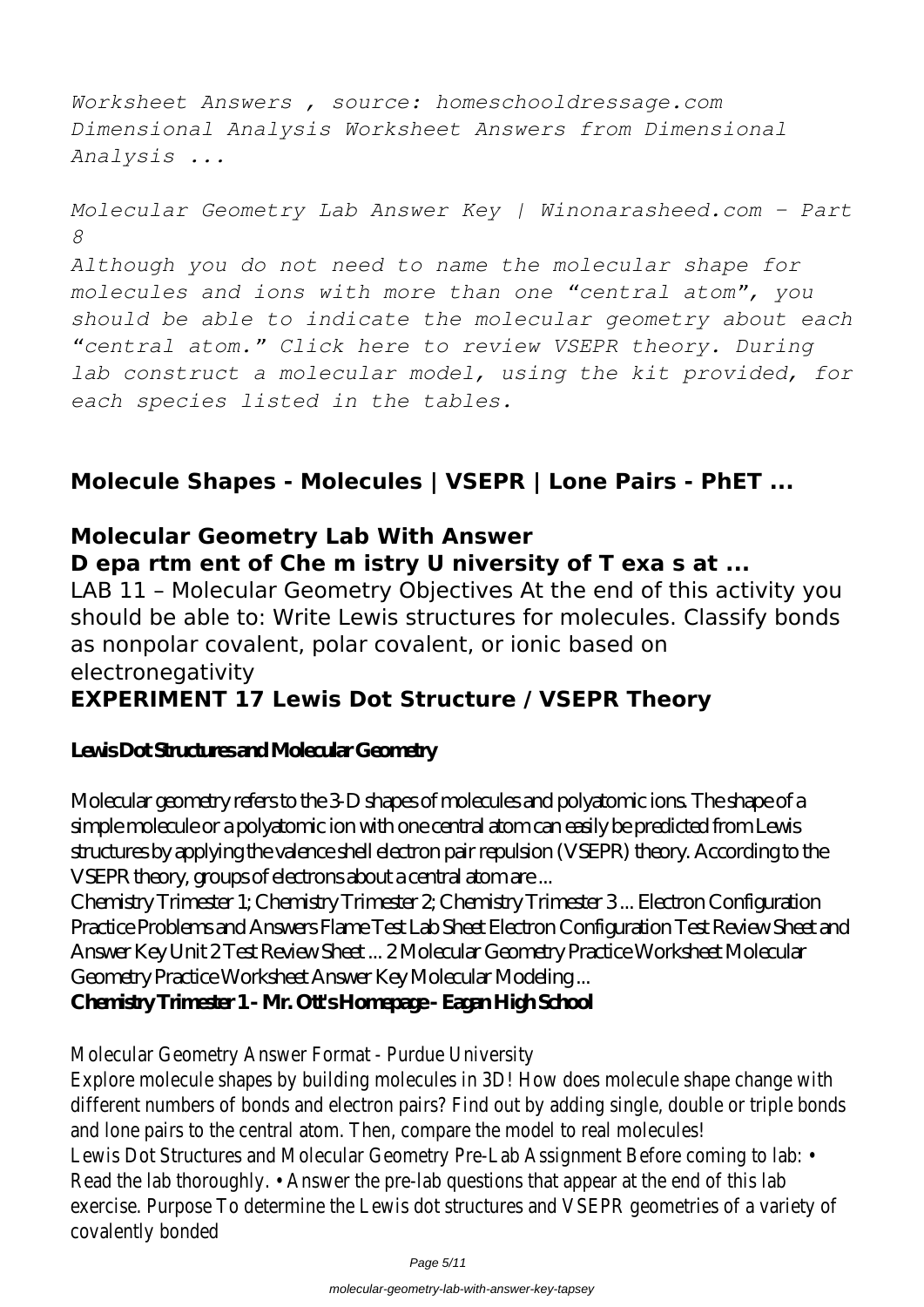Although you do not need to name the molecular shape for molecules and ions with m one "central atom", you should be able to indicate the molecular geometry about each atom." Click here to review VSEPR theory. During lab construct a molecular model, u kit provided, for each species listed in the ta

Formatting your Answers. Some parts of the Molecular Geometry Lab will be easier t if you write your answers in tabular format. You need to reproduce the following t formatting in your lab notebook and enter your answers appropriately. This is the preferred format for the Molecular Geometry

1 EXPERIMENT 17 : Lewis Dot Structure / VSEPR Theory Materials: Molecular Model Kit INTRODUCTION Although it has recently become possible to image molecules and even atoms using a high-resolution microscope, most of our information about molecular structure comes from often this information enables us to

Molecular Shapes Laboratory Introduction to VSEPR Theory This laboratory introduces the concept of Valence Shell Electron Pair Repulsion (VSEPR) theory and the molecular geometry and bonding that it describes. In this exercise, we use VSEPR theory to predict the shapes of various molecules. This process

### **Lab 11 Worksheet | Chemistry I Laboratory Manual**

Results for Molecular Geometry Lab Answer Key. Math Worksheet. Dimensional Analysis Worksheet Answers. analysis problems answer key, dimensional analysis inc, Dimensional Analysis Worksheet Answers from Dimensional Analysis Worksheet Answers , source: homeschooldressage.com Dimensional Analysis Worksheet Answers from Dimensional Analysis ... Laboratory 11: Molecular Compounds and Lewis Structures Figure 5: Bond polarity in an ammonium molecule. directions as shown in Figure 6 then the molecule is considered nonpolar, but if the polar bonds align, or do not cancel out then there is a net dipole and we consider the molecule to be dipolar as shown in Figure 6.

#### **Molecular Geometry Lab With Answer**

**Questions to help you with your observations are intermingled with the procedure. Please answer the questions in your lab manual along with any other observations you make while you are building the structures. Launch Internet Explorer. Open one partner's Molecular Geometry In-Lab in WebAssign. Please print the worksheet for this lab.**

**Lab 5 - Molecular Geometry - WebAssign**

**Formatting your Answers. Some parts of the Molecular Geometry Lab will be easier to identify if you write your answers in tabular format. You need to reproduce the following tables and formatting in your lab notebook and**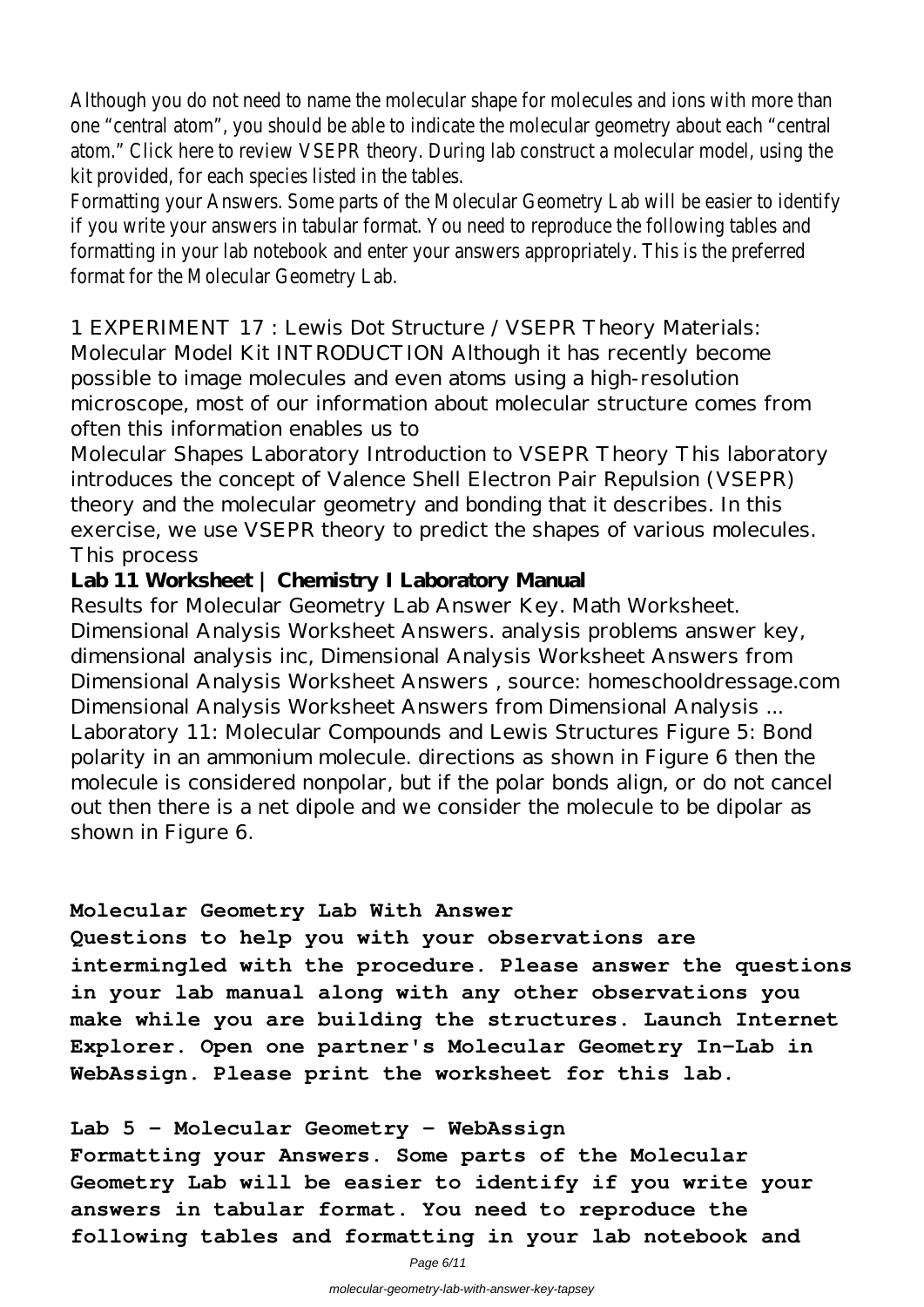**enter your answers appropriately. This is the preferred format for the Molecular Geometry Lab.**

**Molecular Geometry Answer Format - Purdue University Molecular Geometry Lab: All parts of the assignment (Molecular Geometry Lab - Parts I, II(a), II(b) and III) are to be answered in your lab notebook. You should follow a specific format for entering your answers in your notebook. You can access any part of the lab assignment with the following links.**

#### **Molecular Geometry Prelab**

**VSEPR Molecular Geometry Candy Molecules. This Chemistry Lab is meant for high school chemistry students. Be sure to download the lab sheet below before you begin. Molecular Shape and the VSEPR Theory Lab Sheets. Download and print the following to use with your Molecular Shape and the VSEPR Theory Lab Activity. 2-6 Candy Molecules - Lab ...**

**Molecular Geometry Worksheet & Lab Activity ? iTeachly.com Answer to Molecular Geometry: Lab Report Form Complete one report per student To this sheet wachaillab notebook pages Eill in sect...**

**Solved: Molecular Geometry: Lab Report Form Complete One R ...**

**Molecular Shapes Laboratory Introduction to VSEPR Theory This laboratory introduces the concept of Valence Shell Electron Pair Repulsion (VSEPR) theory and the molecular geometry and bonding that it describes. In this exercise, we use VSEPR theory to predict the shapes of various molecules. This process**

#### **Molecular Shapes Laboratory**

**Molecular geometry refers to the 3-D shapes of molecules and polyatomic ions. The shape of a simple molecule or a polyatomic ion with one central atom can easily be predicted from Lewis structures by applying the valence shell electron pair repulsion (VSEPR) theory. According to the VSEPR theory, groups of electrons about a central atom are ...**

**Experiment 11: MOLECULAR GEOMETRY & POLARITY Determine the Lewis structure, VSEPR electronic geometry,**

Page 7/11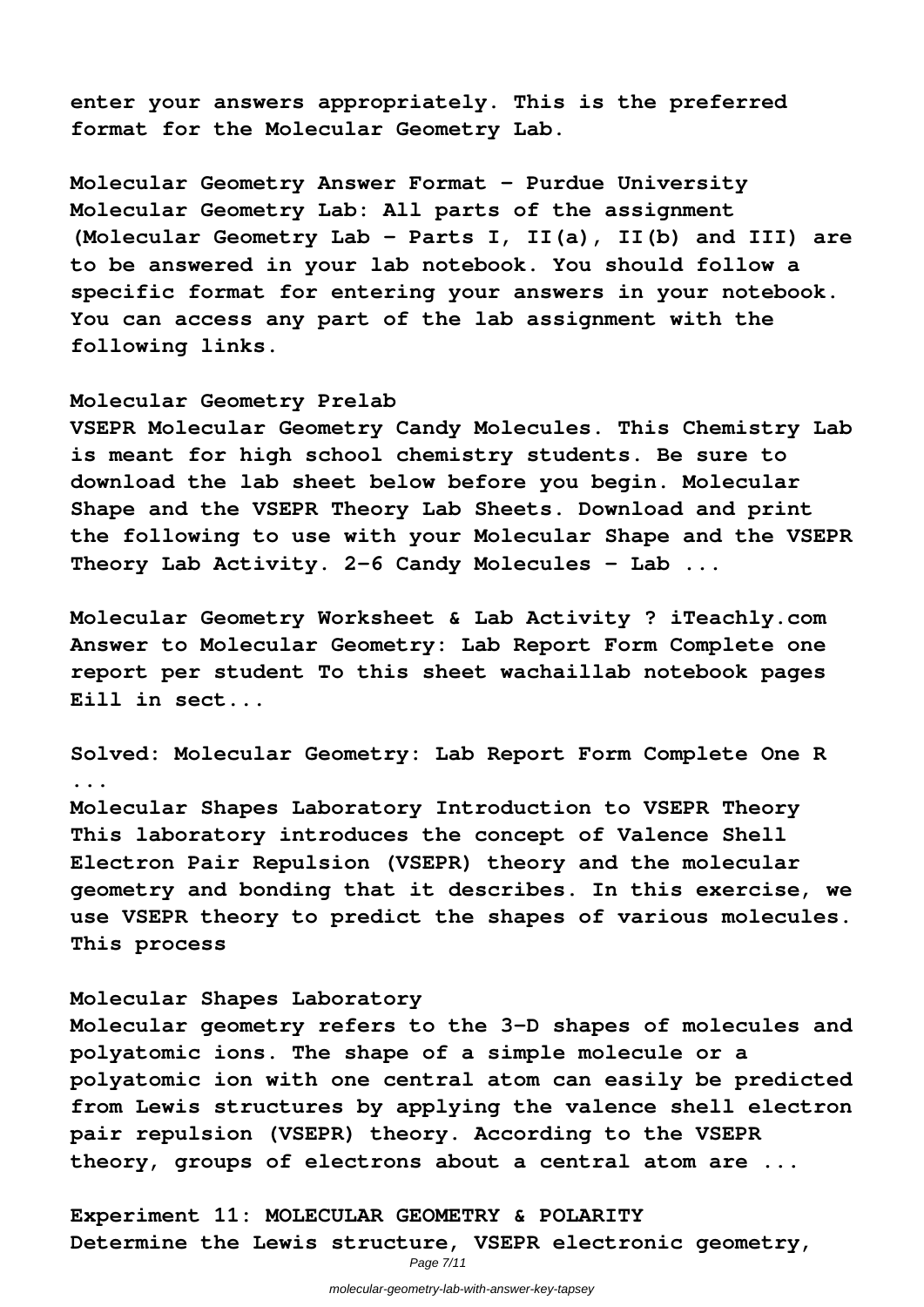**VSEPR molecular geometry, Polarity, VB hybridization for the following molecules using ONLY your periodic table as a guide. Molecule Lewis Structure Electronic Geometry Molecular Geometry Is the molecule polar? What is the VB hybridization of the central atom(s)? BF 3 Trigonal Planar ...**

**D epa rtm ent of Che m istry U niversity of T exa s at ... Laboratory 11: Molecular Compounds and Lewis Structures Figure 5: Bond polarity in an ammonium molecule. directions as shown in Figure 6 then the molecule is considered nonpolar, but if the polar bonds align, or do not cancel out then there is a net dipole and we consider the molecule to be dipolar as shown in Figure 6.**

**Laboratory 11: Molecular Compounds and Lewis Structures ... Chemistry Trimester 1; Chemistry Trimester 2; Chemistry Trimester 3 ... Electron Configuration Practice Problems and Answers Flame Test Lab Sheet Electron Configuration Test Review Sheet and Answer Key Unit 2 Test Review Sheet ... 2 Molecular Geometry Practice Worksheet Molecular Geometry Practice Worksheet Answer Key Molecular Modeling ...**

**Chemistry Trimester 1 - Mr. Ott's Homepage - Eagan High School Lewis Dot Structures and Molecular Geometry Pre-Lab Assignment Before coming to lab: • Read the lab thoroughly. • Answer the pre-lab questions that appear at the end of this lab exercise. Purpose To determine the Lewis dot structures and VSEPR geometries of a variety of covalently bonded**

**Lewis Dot Structures and Molecular Geometry Explore molecule shapes by building molecules in 3D! How does molecule shape change with different numbers of bonds and electron pairs? Find out by adding single, double or triple bonds and lone pairs to the central atom. Then, compare the model to real molecules!**

**Molecule Shapes - Molecules | VSEPR | Lone Pairs - PhET ... Post-lab Questions. 1. Without making a model, describe the electron geometry and molecular shape of carbon tetrabromide (CBr 4). Would you expect the bonds in this molecule to be**

Page 8/11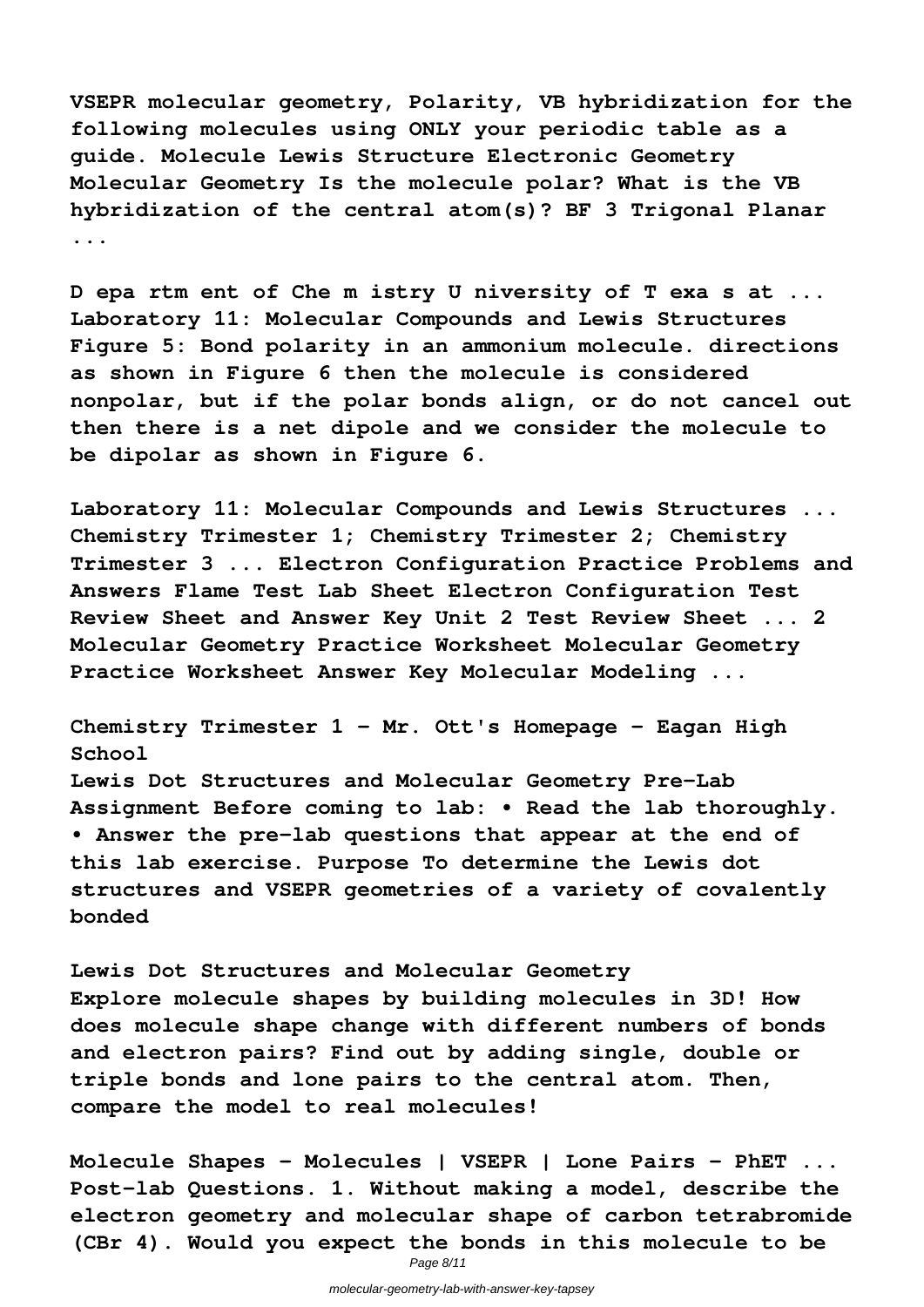**polar? Would you expect this molecule to be polar overall? Explain. 2. NH 3 and H 2 CO each have three bonds about the central atom.**

**Lab 11 Worksheet | Chemistry I Laboratory Manual 1 EXPERIMENT 17 : Lewis Dot Structure / VSEPR Theory Materials: Molecular Model Kit INTRODUCTION Although it has recently become possible to image molecules and even atoms using a high-resolution microscope, most of our information about molecular structure comes from often this information enables us to**

**EXPERIMENT 17 Lewis Dot Structure / VSEPR Theory When is a molecule polar? Change the electronegativity of atoms in a molecule to see how it affects polarity. See how the molecule behaves in an electric field. Change the bond angle to see how shape affects polarity.**

**Molecule Polarity - Polarity | Electronegativity | Bonds ... Molecular Geometry Worksheet Answers Molecular Geometry from Molecular Geometry Worksheet Answers , source: courses.lumenlearning.com molecular geometry lab chem 10, molecular geometry hc2, molecular geometry books, molecular geometry vs electron geometry,…**

**Answers For Molecular Geometry Lab Chem 1 | Winonarasheed.com LAB 11 – Molecular Geometry Objectives At the end of this activity you should be able to: Write Lewis structures for molecules. Classify bonds as nonpolar covalent, polar covalent, or ionic based on electronegativity**

**LAB 11 Molecular Geometry Objectives - University of Idaho Molecular Geometry How can molecular shapes be predicred using rhe VSEPR rheory? whv? 'Vhen you draw a Lewis structure for a molecule on paper, you are making a rwodimensional representa- tion of the atoms.In realiry however, molecules are nor fat-they are threedimensional.The rrui shape of a molecule is important because it determines many physical and chemical properties for the substance**

**can shapes be rhe rheory? whv? - LTHS Answers**

Page 9/11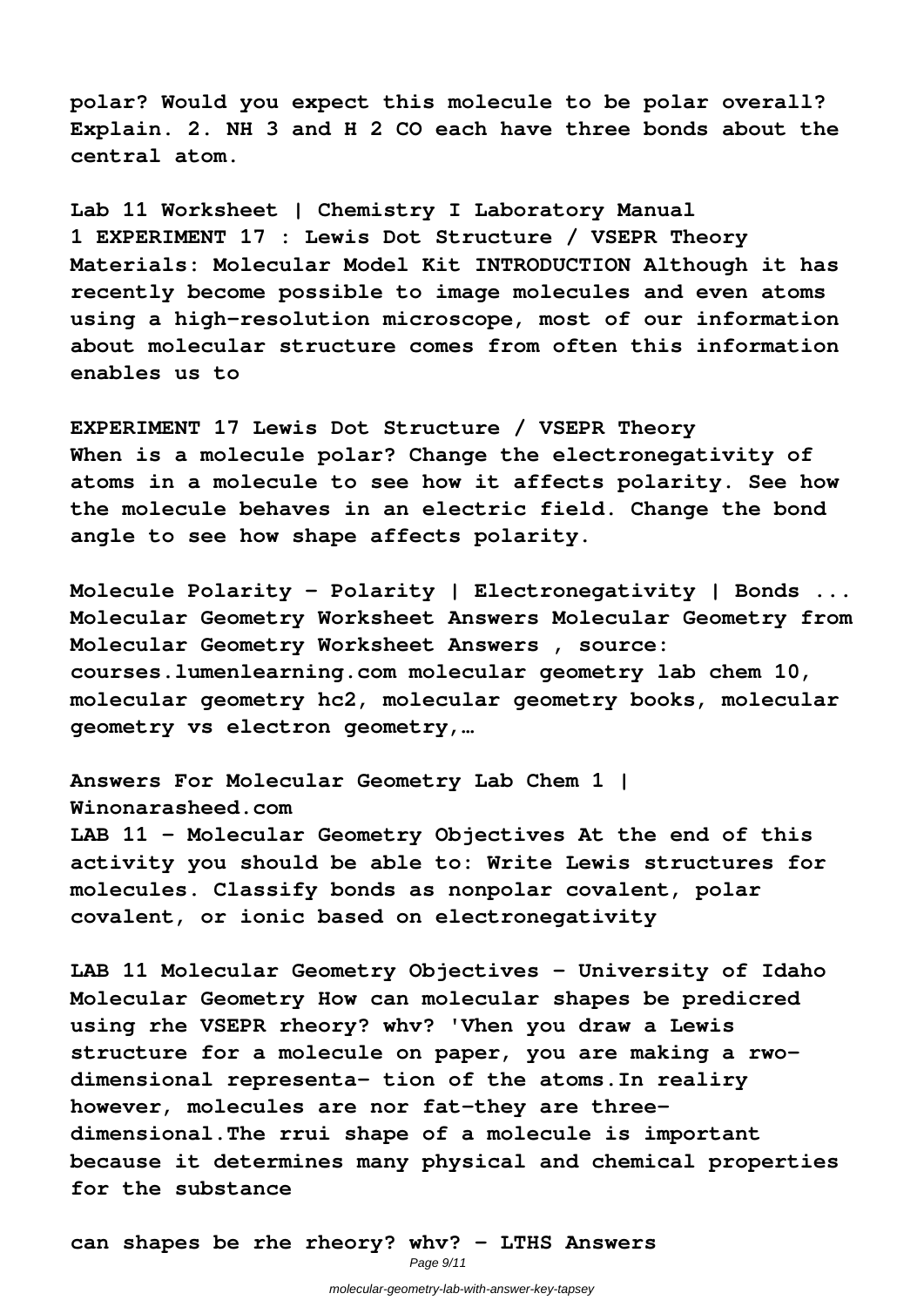**Results for Molecular Geometry Lab Answer Key. Math Worksheet. Dimensional Analysis Worksheet Answers. analysis problems answer key, dimensional analysis inc, Dimensional Analysis Worksheet Answers from Dimensional Analysis Worksheet Answers , source: homeschooldressage.com Dimensional Analysis Worksheet Answers from Dimensional Analysis ...**

**Molecular Geometry Lab Answer Key | Winonarasheed.com - Part 8 Although you do not need to name the molecular shape for**

**molecules and ions with more than one "central atom", you should be able to indicate the molecular geometry about each "central atom." Click here to review VSEPR theory. During lab construct a molecular model, using the kit provided, for each species listed in the tables.**

**Molecule Polarity - Polarity | Electronegativity | Bonds ... Lab 5 - Molecular Geometry - WebAssign Answers For Molecular Geometry Lab Chem 1 | Winonarasheed.com Molecular Geometry Lab Answer Key | Winonarasheed.com - Part 8**

*Molecular Geometry How can molecular shapes be predicred using rhe VSEPR rheory? whv? 'Vhen you draw a Lewis structure for a molecule on paper, you are making a rwodimensional representa- tion of the atoms.In realiry however, molecules are nor fat-they are three-dimensional.The rrui shape of a molecule is important because it determines many physical and chemical properties for the substance can shapes be rhe rheory? whv? - LTHS Answers Solved: Molecular Geometry: Lab Report Form Complete One R ... Molecular Shapes Laboratory Post-lab Questions. 1. Without making a model, describe the electron geometry and molecular shape of carbon tetrabromide (CBr 4). Would you expect the bonds in this molecule to be polar? Would you expect this molecule to be polar overall? Explain. 2.*

*NH 3 and H 2 CO each have three bonds about the central atom.*

Molecular Geometry Lab: All parts of the assignment (Molecular Geometry Lab - Parts I, II(a), II(b) and III) are to be answered in your lab notebook. You should follow a specific format for entering your answers in your notebook. You can access any part of the lab assignment with the following links.

**Experiment 11: MOLECULAR GEOMETRY & POLARITY**

When is a molecule polar? Change the electronegativity of atoms in a molecule to see how it Page 10/11